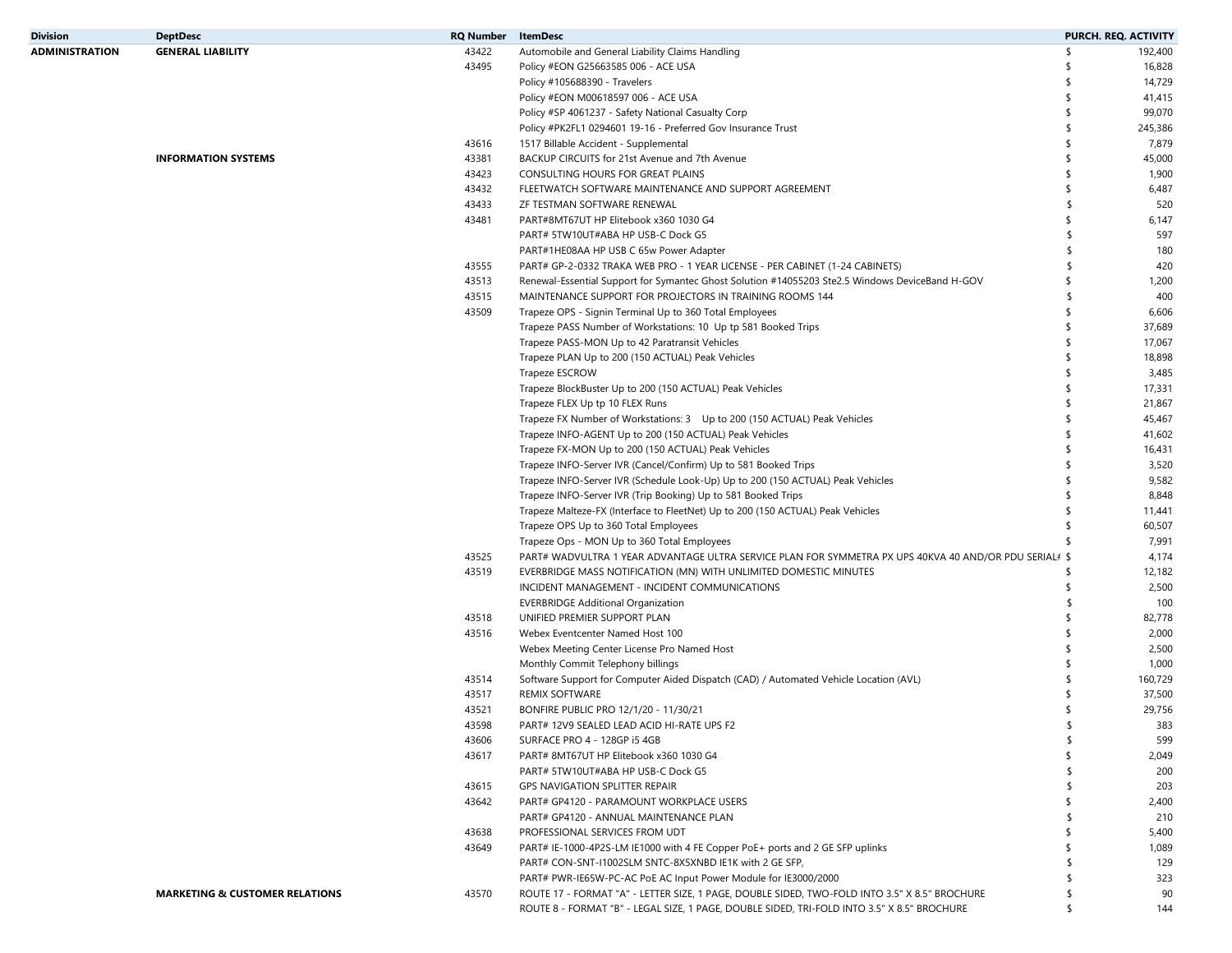| <b>Division</b> | <b>DeptDesc</b>                           | <b>RQ Number</b> | <b>ItemDesc</b>                                                                                       |     | PURCH. REQ. ACTIVITY |
|-----------------|-------------------------------------------|------------------|-------------------------------------------------------------------------------------------------------|-----|----------------------|
|                 | <b>MARKETING &amp; CUSTOMER RELATIONS</b> | 43570            | ROUTE 9 - FORMAT "B" - LEGAL SIZE, 1 PAGE, DOUBLE SIDED, TRI-FOLD INTO 3.5" X 8.5" BROCHURE           | ⊀   | 96                   |
|                 |                                           |                  | ROUTE 16 - FORMAT "B" - LEGAL SIZE, 1 PAGE, DOUBLE SIDED, TRI-FOLD INTO 3.5" X 8.5" BROCHURE          |     | 96                   |
|                 |                                           |                  | ROUTE 30 - FORMAT "B" - LEGAL SIZE, 1 PAGE, DOUBLE SIDED, TRI-FOLD INTO 3.5" X 8.5" BROCHURE          |     | 96                   |
|                 |                                           |                  | ROUTE 35 - FORMAT "B" - LEGAL SIZE, 1 PAGE, DOUBLE SIDED, TRI-FOLD INTO 3.5" X 8.5" BROCHURE          | S   | 96                   |
|                 |                                           |                  | ROUTE 34 - FORMAT "C" - 17.5" X 8.5", 1 PAGE, DOUBLE SIDED, FOUR-FOLDS INTO 3.5" X 8.5" BROCHURE, PMS | \$  | 126                  |
|                 |                                           |                  | ROUTE 400 (METRO) - FORMAT "C" - 17.5" X 8.5", 1 PAGE, DOUBLE SIDED, FOUR-FOLDS TO 3.5" X 8.5", PMS   | \$  | 288                  |
|                 |                                           |                  | ROUTE 36 - FORMAT "B" - LEGAL SIZE, 1 PAGE, DOUBLE SIDED, TRI-FOLD INTO 3.5" X 8.5" BROCHURE          | \$  | 96                   |
|                 |                                           |                  | ROUTE 1 - FORMAT "C" - 17.5" X 8.5", 1 PAGE, DOUBLE SIDED, FOUR-FOLDS INTO 3.5" X 8.5" BROCHURE, PMS  |     | 126                  |
|                 |                                           |                  | ROUTE 6 - FORMAT "C" - 17.5" X 8.5", 1 PAGE, DOUBLE SIDED, FOUR-FOLDS INTO 3.5" X 8.5" BROCHURE, PMS  | S   | 126                  |
|                 |                                           |                  | ROUTE 12 - FORMAT "C" - 17.5" X 8.5", 1 PAGE, DOUBLE SIDED, FOUR-FOLDS INTO 3.5" X 8.5" BROCHURE, PMS | \$  | 180                  |
|                 |                                           |                  | ROUTE 14 - FORMAT "C" - 17.5" X 8.5", 1 PAGE, DOUBLE SIDED, FOUR-FOLDS INTO 3.5" X 8.5" BROCHURE, PMS | S.  | 126                  |
|                 |                                           |                  | ROUTE 19 - FORMAT "C" - 17.5" X 8.5", 1 PAGE, DOUBLE SIDED, FOUR-FOLDS INTO 3.5" X 8.5" BROCHURE, PMS |     | 180                  |
|                 |                                           | 43592            | ROUTE 17 - FORMAT "A" - LETTER SIZE, 1 PAGE, DOUBLE SIDED, TWO-FOLD INTO 3.5" X 8.5" BROCHURE         | S   | 124                  |
|                 |                                           |                  | ROUTE 8 - FORMAT "B" - LEGAL SIZE, 1 PAGE, DOUBLE SIDED, TRI-FOLD INTO 3.5" X 8.5" BROCHURE           |     | 189                  |
|                 |                                           |                  | ROUTE 9 - FORMAT "B" - LEGAL SIZE, 1 PAGE, DOUBLE SIDED, TRI-FOLD INTO 3.5" X 8.5" BROCHURE           |     | 123                  |
|                 |                                           |                  | ROUTE 16 - FORMAT "B" - LEGAL SIZE, 1 PAGE, DOUBLE SIDED, TRI-FOLD INTO 3.5" X 8.5" BROCHURE          |     | 123                  |
|                 |                                           |                  |                                                                                                       |     |                      |
|                 |                                           |                  | ROUTE 30 - FORMAT "B" - LEGAL SIZE, 1 PAGE, DOUBLE SIDED, TRI-FOLD INTO 3.5" X 8.5" BROCHURE          |     | 123                  |
|                 |                                           |                  | ROUTE 35 - FORMAT "B" - LEGAL SIZE, 1 PAGE, DOUBLE SIDED, TRI-FOLD INTO 3.5" X 8.5" BROCHURE          | S   | 123                  |
|                 |                                           |                  | ROUTE 34 - FORMAT "C" - 17.5" X 8.5", 1 PAGE, DOUBLE SIDED, FOUR-FOLDS INTO 3.5" X 8.5" BROCHURE, PMS |     | 142                  |
|                 |                                           |                  | ROUTE 400 (METRO) - FORMAT "C" - 17.5" X 8.5", 1 PAGE, DOUBLE SIDED, FOUR-FOLDS TO 3.5" X 8.5", PMS   | ≮   | 362                  |
|                 |                                           |                  | ROUTE 36 - FORMAT "B" - LEGAL SIZE, 1 PAGE, DOUBLE SIDED, TRI-FOLD INTO 3.5" X 8.5" BROCHURE          | \$  | 123                  |
|                 |                                           |                  | ROUTE 1 - FORMAT "C" - 17.5" X 8.5", 1 PAGE, DOUBLE SIDED, FOUR-FOLDS INTO 3.5" X 8.5" BROCHURE, PMS  | \$  | 142                  |
|                 |                                           |                  | ROUTE 6 - FORMAT "C" - 17.5" X 8.5", 1 PAGE, DOUBLE SIDED, FOUR-FOLDS INTO 3.5" X 8.5" BROCHURE, PMS  | S   | 142                  |
|                 |                                           |                  | ROUTE 12 - FORMAT "C" - 17.5" X 8.5", 1 PAGE, DOUBLE SIDED, FOUR-FOLDS INTO 3.5" X 8.5" BROCHURE, PMS | \$  | 207                  |
|                 |                                           |                  | ROUTE 14 - FORMAT "C" - 17.5" X 8.5", 1 PAGE, DOUBLE SIDED, FOUR-FOLDS INTO 3.5" X 8.5" BROCHURE, PMS | S.  | 142                  |
|                 |                                           |                  | ROUTE 19 - FORMAT "C" - 17.5" X 8.5", 1 PAGE, DOUBLE SIDED, FOUR-FOLDS INTO 3.5" X 8.5" BROCHURE, PMS |     | 207                  |
|                 |                                           | 43594            | <b>Executive Management Photos</b>                                                                    | \$  | 825                  |
|                 | <b>FIXED COSTS: YBOR STATION</b>          | 43605            | Legal/Public Notice                                                                                   |     | 355                  |
|                 | <b>LEGAL STAFF</b>                        | 43387            | LABOR AND EMPLOYMENT FY20 BENNETT JACOBS & ADAMS                                                      | \$  | 687                  |
|                 |                                           | 43418            | FY 2020 Westlaw Pro - Year 1                                                                          | \$  | 14,295               |
|                 |                                           | 43450            | FY 21 General Counsel                                                                                 | \$  | 80,000               |
|                 |                                           | 43486            | LABOR AND EMPLOYMENT FY21 BENNETT JACOBS & ADAMS                                                      | . ና | 50,000               |
|                 |                                           | 43510            | FY21 Legal Services-EPLI Bennett Jacobs                                                               |     | 30,000               |
|                 | <b>REGIONAL REVENUE COLLECTION</b>        | 43438            | Merchant Services - Cybersource                                                                       |     | 12,000               |
|                 | <b>REVENUE MANAGEMENT</b>                 | 43596            | Jetscan 4068 s/n 14068585007346                                                                       |     | 307                  |
|                 |                                           |                  | Jetscan 4068 s/n 14068505307346                                                                       |     | 307                  |
|                 |                                           |                  | Jetscan ifx, i101 s/n 1i101353112324                                                                  |     | 369                  |
|                 |                                           |                  | Jetscan ifx, i101 s/n 1i101339712303                                                                  |     | 369                  |
|                 |                                           |                  | Jetscan 4068 s/n 14068585207346 (Ybor)                                                                |     | 307                  |
|                 |                                           |                  | YBOR coin Sorter Jetsort 6coin, bag s/n 2759                                                          |     | 827                  |
|                 |                                           |                  | Jetcount 4022 s/n 14022427115363 (Ybor)                                                               |     | 197                  |
|                 |                                           | 43595            | PMA Coin Sorter DeLarue/Mach 9 s/n 0196629                                                            |     | 2,695                |
|                 |                                           |                  | PMA Incline Conveyor s/n 2546                                                                         |     | 1,500                |
|                 | <b>EXEC OFFICE STAFF</b>                  | 43602            | Coach Bus (6058K2D)                                                                                   |     | 469                  |
|                 |                                           |                  | Black Glass Base (9505K2D)                                                                            |     | 80                   |
|                 |                                           |                  | Sublimated Silver Plate (X9039K2D)                                                                    | S.  | 65                   |
|                 |                                           | 43648            | Economy Shipping                                                                                      |     | 20                   |
|                 |                                           |                  | Nameplates - 2inX10in Black w/ white lettering                                                        |     | 44                   |
|                 | <b>HUMAN RESOURCES</b>                    | 43475            | \$50 GIFT CARDS - QTY OF 810 EA                                                                       |     | 38,475               |
|                 |                                           | 43493            | HART Collective Bargaining Agreement Booklet                                                          |     | 6,603                |
|                 |                                           |                  |                                                                                                       |     |                      |
|                 |                                           |                  | <b>Printed Sample Books</b>                                                                           |     | 70                   |
|                 |                                           | 43588            | FY21 BPO - Background Check Services                                                                  |     | 8,550                |
|                 | DRUG & ALCOHOL/DOT PHYSICAL               | 43646            | Drug and Alcohol Administration                                                                       | -\$ | 1,000                |
| <b>CAPITAL</b>  | <b>INFORMATION SYSTEMS</b>                | 43421            | PART# C1-ASR1001-X/K9 Cisco ONE - ASR1001-X                                                           |     | 28,600               |
|                 |                                           |                  | PART#CON-3ECMU-CFPASR11 SWSS UPGR 3YR DISTI C1 FND Perp Suite AES IPSec FW AVCPrime                   |     | 14,175               |
|                 |                                           |                  | PART#CON-3SNT-A1001XK9 3YR SNTC 8X5XNBD C1 ASR1001-X Chassis, IPBase APIC EMAPIs                      | S   | 8,235                |
|                 |                                           |                  | PART#C1F1PASR1K9 Cisco1 FND Perpetual Suite AES IPSec FW AVC Prime                                    | \$  | 22,750               |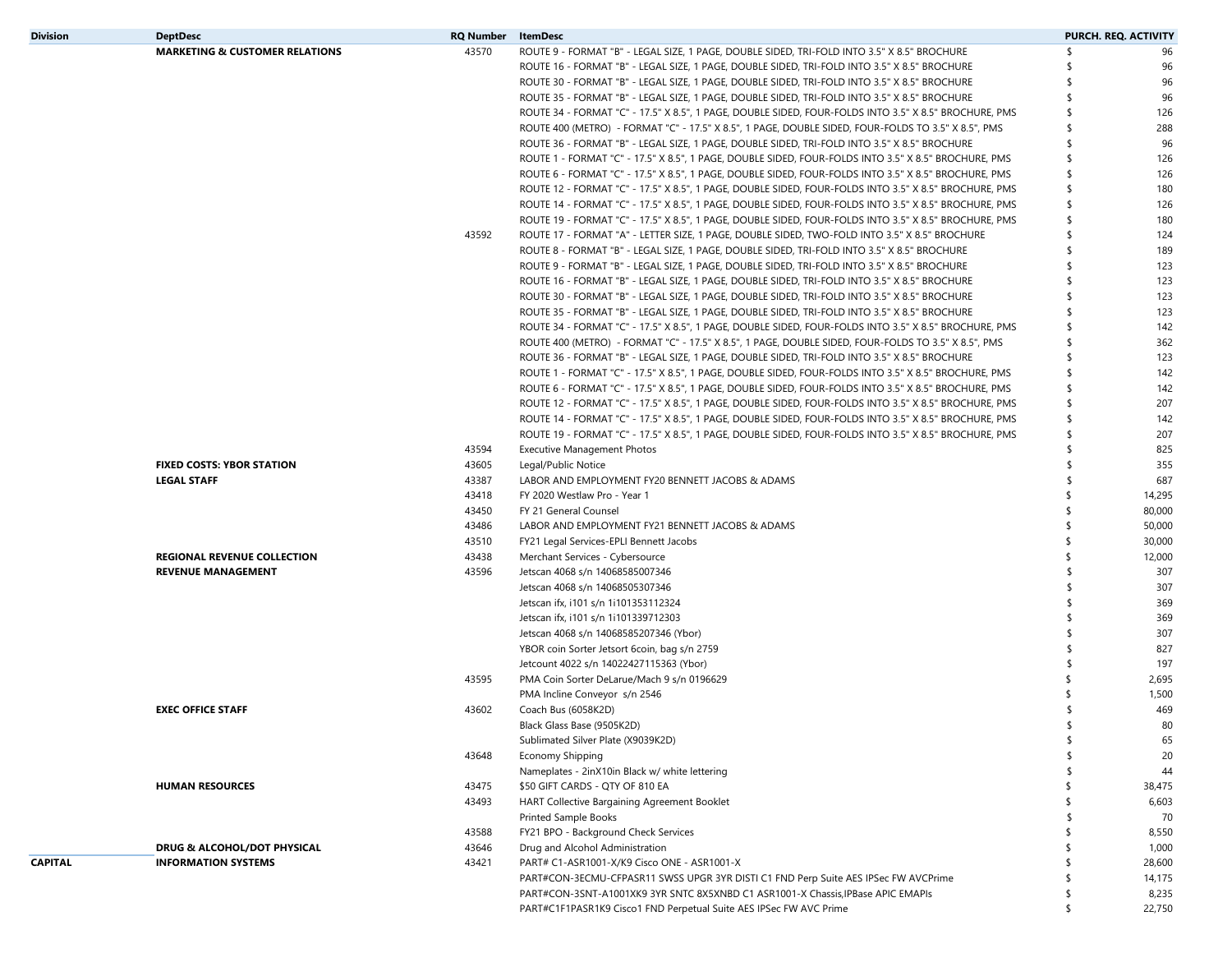| <b>Division</b>  | <b>DeptDesc</b>                        | <b>RQ Number</b> | <b>ItemDesc</b>                                                                                       |    | PURCH. REQ. ACTIVITY |
|------------------|----------------------------------------|------------------|-------------------------------------------------------------------------------------------------------|----|----------------------|
| <b>CAPITAL</b>   | <b>INFORMATION SYSTEMS</b>             | 43505            | IVR RECORDINGS                                                                                        | \$ | 770                  |
|                  |                                        | 43619            | PART# ANT-5-4G2WL2G1-0 Cisco Antenna - 5 dBi (for 2.4 - 2.5 GHz), 6 dBi (for 4.9 - 5.875 GHz), 2.4 dB | £  | 5,393                |
|                  |                                        |                  | PART# ANT-2-WLAN-D-O Cisco Antenna - 4 dBi (for 2400 MHz - 2500 MHz), 7 dBi (for 4.9 - 5.875 GHz) - o | S  | 3,055                |
|                  | <b>MULTIPLE DEPTS</b>                  | 43587            | F-550 SHOP TRUCK HEAVY DUTY CLASS 5                                                                   | \$ | 116,060              |
|                  | REGIONAL REVENUE COLLECTION            | 43402            | Substantial Completion of Training                                                                    | \$ | 431,775              |
|                  |                                        | 43425            | 2 - Reimburse PSTA - RCC & INIT System Integration                                                    | \$ | 5,750                |
|                  |                                        |                  | 1 - Reimburse PSTA - RCC & INIT System Integration                                                    | \$ | 5,750                |
|                  |                                        | 43419            | Professional Service - Flamingo Addition to HART IVR                                                  | \$ | 5,400                |
|                  |                                        | 43488            | 2 - Reimburse PSTA - RCC & INIT System Integration                                                    | \$ | 5,750                |
|                  |                                        |                  | 1 - Reimburse PSTA - RCC & INIT System Integration                                                    | \$ | 5,750                |
|                  | <b>HM BUILDING</b>                     | 43429            | HM BLDG Design Mod. 6 Insurance Premiums                                                              | \$ | 37,312               |
|                  | SECURITY SURVEILLANCE SYSTEM           | 39808            | Paratransit Camera System (90 @ \$4,936.38/ea)                                                        | \$ | 444,274              |
|                  |                                        |                  | MotoTrax Setup (279 @ \$10.00/ea)                                                                     | \$ | 2,790                |
|                  |                                        |                  | PRO8CRM-6 5 Years                                                                                     | \$ | 25,110               |
|                  |                                        |                  | MotoTrax CD 5 Years                                                                                   | \$ |                      |
|                  |                                        |                  | VULSECKEY (5 2 \$32.71/ea)                                                                            | \$ | 279,000<br>164       |
|                  |                                        |                  |                                                                                                       |    |                      |
|                  |                                        |                  | Uninstallation (274 @ \$75.00/ea)                                                                     | \$ | 20,550               |
|                  |                                        |                  | Streetcar Camera System (9 @ \$5,204.92/ea)                                                           | \$ | 46,844               |
|                  |                                        |                  | Breezer Camera System (1@ \$5,204.92/ea)                                                              | \$ | 5,205                |
|                  |                                        |                  | Fixed Route Buses (179 @ \$6,009.85/ea)                                                               | \$ | 733,341              |
|                  |                                        |                  | CP4 Monitor (2 @ \$149.95/ea)                                                                         | \$ | 300                  |
|                  |                                        | 43583            | Paratransit Camera System (90 @ \$4,936.38/ea)                                                        | \$ | 444,274              |
|                  |                                        |                  | MotoTrax Setup (279 @ \$10.00/ea)                                                                     | \$ | 2,790                |
|                  |                                        |                  | PRO8CRM-6 5 Years                                                                                     | \$ | 25,110               |
|                  |                                        |                  | MotoTrax CD 5 Years                                                                                   | \$ | 279,000              |
|                  |                                        |                  | Uninstallation (274 @ \$75.00/ea)                                                                     | \$ | 20,550               |
|                  |                                        |                  | Streetcar Camera System (9 @ \$5,204.92/ea)                                                           | \$ | 46,844               |
|                  |                                        |                  | Breezer Camera System (1@ \$5,204.92/ea)                                                              | \$ | 5,205                |
|                  |                                        |                  | Fixed Route Buses (179 @ \$6,009.85/ea)                                                               | \$ | 1,075,763            |
|                  |                                        |                  | VULSECKEY (5 @ \$32.71/ea)                                                                            | \$ | 164                  |
|                  |                                        |                  | CP4 Monitor                                                                                           | \$ | 300                  |
|                  |                                        | 43639            | MotoTrax Setup (279 @ \$10.00/ea)                                                                     | \$ | 2,790                |
|                  |                                        |                  | PRO8CRM-6 5 Years                                                                                     | \$ | 25,110               |
|                  |                                        |                  | MotoTrax CD 5 Years                                                                                   | \$ | 279,000              |
|                  |                                        |                  | VULSECKEY (5 @ \$32.71/ea)                                                                            | \$ | 164                  |
|                  |                                        |                  | CP4 Monitor                                                                                           | \$ | 300                  |
|                  |                                        |                  | Fixed Route Buses (179 @ \$5,309.85/ea)                                                               | \$ | 950,463              |
|                  |                                        |                  | Paratransit Camera System (90 @ \$4,236.38/ea)                                                        | \$ | 381,274              |
|                  |                                        |                  | Streetcar Camera System (9 @ \$4,504.92/ea)                                                           | \$ | 40,544               |
|                  |                                        |                  | Breezer Camera System (1 @ \$4,504.92/ea)                                                             | \$ | 4,505                |
|                  |                                        | 43640            | Uninstallation (274 @ \$75.00/ea)                                                                     | \$ | 20,550               |
|                  |                                        |                  | Para Installation (90 @ \$700.00/ea)                                                                  | \$ | 63,000               |
|                  |                                        |                  | Streetcar Installation (9 @ \$700.00/ea)                                                              |    | 6,300                |
|                  |                                        |                  | Breezer Installation (1 @ \$700.00/ea)                                                                |    | 700                  |
|                  |                                        |                  | Bus Installation (179 @ \$700.00/ea)                                                                  |    | 125,300              |
|                  |                                        |                  |                                                                                                       |    |                      |
| <b>INVENTORY</b> | <b>MATERIAL MGMT/INVENTORY CONTROL</b> | 43415            | 041085 PRIDE-E CLEANING BAY                                                                           | \$ | 6,985                |
|                  |                                        |                  | 082485 LEMONEX CLEANINIG BAY                                                                          | \$ | 7,799                |
|                  |                                        | 43426            | 82-42444-000 ROTOR (1500 CNG)                                                                         | \$ | 2,398                |
|                  |                                        | 43427            | 13-73161-000 PUMP, WASHER                                                                             | S  | 142                  |
|                  |                                        | 43416            | 829686EZ MARK IT SPECIAL DK BLUE                                                                      |    | 851                  |
|                  |                                        | 43428            | 765-1150 LUBRIGUARD ANTI-SEIZE                                                                        |    | 132                  |
|                  |                                        | 43435            | PT019069 A/C CNTL PNL (MV-1)                                                                          |    | 1,319                |
|                  |                                        | 43434            | 3W7Z-12029-AA COIL(4000)(ONLY MOTORCRAFT)                                                             | \$ | 3,371                |
|                  |                                        | 43431            | 2872765PX INJECTOR (1200)                                                                             | \$ | 3,258                |
|                  |                                        | 43467            | 82-58160-000 RADIATOR (1300 BUSES)                                                                    | S  | 4,300                |
|                  |                                        | 43443            | FM-US-400046 METH SENSOR (4000                                                                        | S  | 4,257                |
|                  |                                        | 43463            | 2 MASKING TAPE                                                                                        | \$ | 346                  |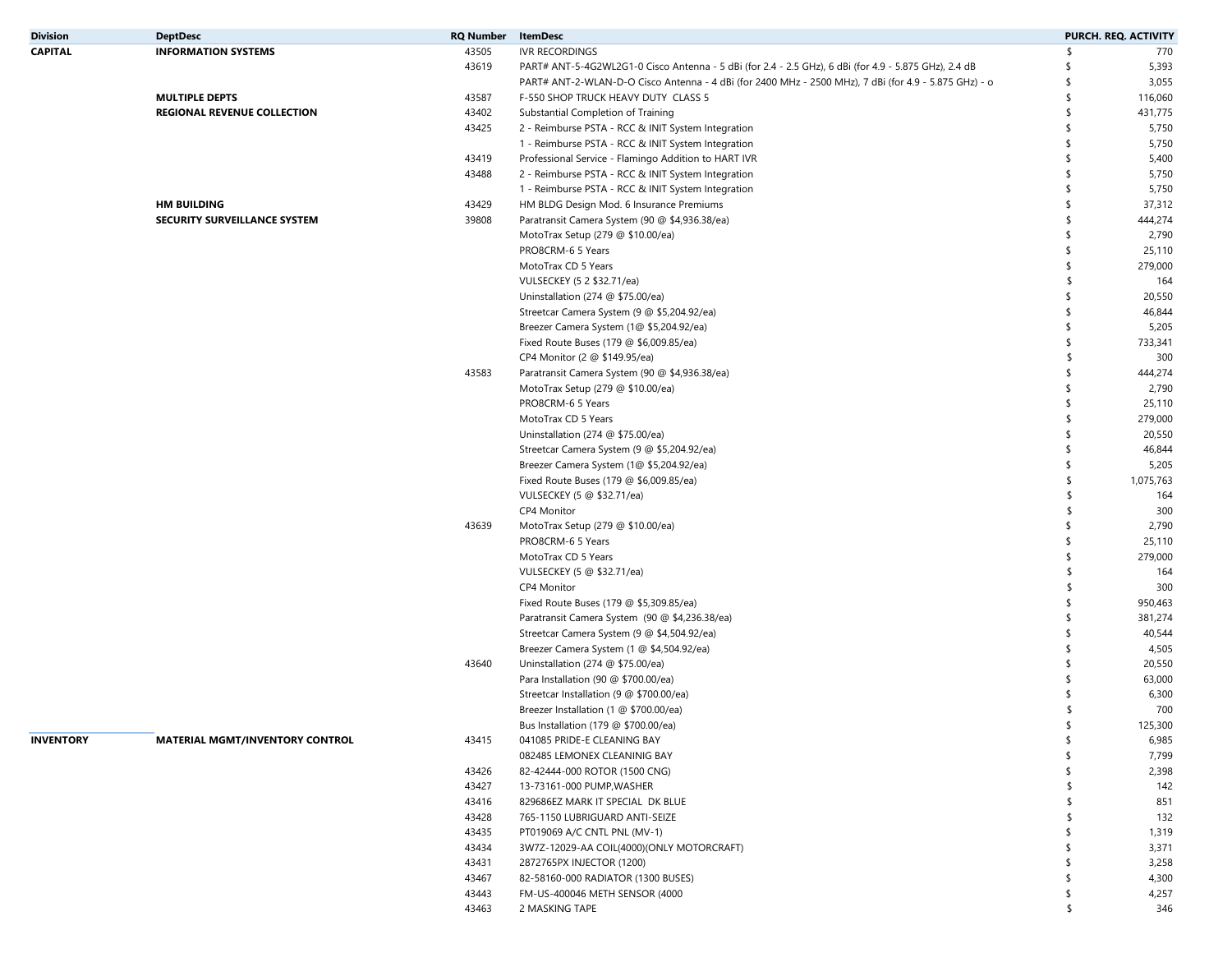| <b>Division</b>    | <b>DeptDesc</b>                        | <b>RQ Number</b> | ItemDesc                                                                                              | PURCH. REQ. ACTIVITY |        |
|--------------------|----------------------------------------|------------------|-------------------------------------------------------------------------------------------------------|----------------------|--------|
| <b>INVENTORY</b>   | <b>MATERIAL MGMT/INVENTORY CONTROL</b> | 43468            | 10211145 LIGHT, RED, STOP 7" LED                                                                      |                      | 506    |
|                    |                                        | 43492            | SAE 5W-30 ENG. OIL (4700) SYNTHETIC BLEND                                                             |                      | 237    |
|                    |                                        | 43528            | TOWEL ROLL BROWN 8 X 800 6PER                                                                         |                      | 638    |
|                    |                                        |                  | 20 OZ. INDUSTRIAL MOP W/HANDLE                                                                        |                      | 298    |
|                    |                                        |                  | TOWEL 2-PLY MULTIFOLD WHITE                                                                           |                      | 215    |
|                    |                                        |                  | 20 OZ. MOP HEADS NON-LOOP (COTTON)                                                                    |                      | 298    |
|                    |                                        |                  | 38X58 BLACK 2.0 MIL. 60 GALLON TRASH BAGS "100 PER BOX"                                               |                      | 714    |
|                    |                                        |                  | MISTY DISINFECTANT SPRAY (16 OZ)                                                                      |                      | 1,324  |
|                    |                                        |                  | SUPER PINE CLEANER                                                                                    |                      | 899    |
|                    |                                        |                  | 38 OZ.DISH WASHING LIOUID                                                                             |                      | 117    |
|                    |                                        |                  | 24X33 TRASH LINERS 16 GALLON 1 MIL                                                                    |                      | 636    |
|                    |                                        |                  | NITRILE DISP. GL. L                                                                                   |                      | 179    |
|                    |                                        |                  | NITRILE DISP. XL                                                                                      |                      | 179    |
|                    |                                        |                  | <b>CLOROX BLEACH</b>                                                                                  |                      | 110    |
|                    |                                        |                  | 33X39 TRASH LINERS                                                                                    |                      | 376    |
|                    |                                        |                  | SEAT COVER 5000 CSKRYK                                                                                |                      | 379    |
|                    |                                        |                  | BTHRM TISSUE 2-PLY 12 PK(700FT ROLL)                                                                  |                      | 848    |
|                    |                                        | 43579            | FM-US-400046 METH SENSOR (4000                                                                        |                      | 4,257  |
| <b>MAINTENANCE</b> | <b>FACILITY MAINTENANCE</b>            | 43397            | FIRE SPRINKLER AT 21ST AVENUE ALL BUILDINGS QUARTERLY                                                 |                      | 1,200  |
|                    |                                        | 43395            | SEMI ANNUAL INSPECTION FOR THE FE-25 SUPPRESSION SYSTEM- APRIL AND AUGUST                             |                      | 750    |
|                    |                                        | 43396            | SEMI ANNUAL TESTING OF THE FIRE SUPPRESSION AND PRE ACTION SYSTEM FOR YBOR                            |                      | 900    |
|                    |                                        | 43392            | ANNUAL FIRE SPRINKLER INSPECTION AT MTC                                                               |                      | 200    |
|                    |                                        | 43399            | FY21 RENTAL CHARGES FOR WATER FILTRATION UNIT FOR THE 3RD FLOOR AT YBOR                               |                      | 420    |
|                    |                                        | 43371            | OUARTERLY MAINTENANCE FOR THE ADMINISTRATION 2 STOP ELEVATOR AT YBOR                                  |                      | 4,291  |
|                    |                                        | 43372            | QUARTERLY INSPECTIONS FOR ELEVATOR MAINTENANCE AT MTC                                                 |                      | 3,064  |
|                    |                                        | 43373            | YBOR FACILITY QUARTERLY MAINTENANCE                                                                   |                      | 3,944  |
|                    |                                        | 43394            | ANNUAL FIRE SPRINKLER INSPECTION FOR YBOR                                                             |                      | 600    |
|                    |                                        | 43401            | ANNUAL FIRE ALARM INSPECTIONS FOR THE HM, PM AND ADMIN BUILDING                                       |                      | 1,775  |
|                    |                                        | 43370            | FIRE ALARM MONITORING FOR HM, PM AND OPERATIONS BUILDING AT 21ST AVE                                  |                      | 840    |
|                    |                                        | 43391            | DUMP FEES - MACKAY BAY                                                                                |                      | 1,000  |
|                    |                                        | 43393            | THIRD PARTY INSPECTIONS FOR MTC AND YBOR                                                              |                      | 475    |
|                    |                                        | 43374            | RE-CERTIFY ALL FIRE EXTINGUISHERS FOR TRANSIT CENTERS                                                 |                      | 6,500  |
|                    |                                        | 43365            | ANNUAL SERVICE FOR MTC GENERATOR                                                                      |                      | 912    |
|                    |                                        |                  | ANNUAL SERVICE FOR PM BUILDING GENERATOR                                                              |                      | 1,002  |
|                    |                                        |                  | ANNUAL SERVICE FOR YBOR GENERATOR                                                                     |                      | 963    |
|                    |                                        |                  | ANNUAL SERVICE FOR HM BUILDING GENERATOR                                                              |                      | 801    |
|                    |                                        |                  | ANNUAL SERVICE FOR OPERATIONS GENERATOR                                                               |                      | 1,308  |
|                    |                                        | 43389            | MONTHLY SERVICE 5500                                                                                  |                      | 4,548  |
|                    |                                        | 43364            | MONTHLY MAINTENANCE OF WATER MANAGEMENT AREAS AT 21ST AVE.                                            |                      | 1,500  |
|                    |                                        |                  | ONE TIME TREATMENT AT NORTHWEST TRANSIT CENTER                                                        |                      | 400    |
|                    |                                        |                  | 6 BI-MONTHLY TREATMENT AT THE WIMAUMA PARK N RIDE                                                     |                      | 960    |
|                    |                                        | 43403            | USED OIL - USED OIL FILTER REMOVAL                                                                    |                      | 4,325  |
|                    |                                        |                  | USED COOLANT REMOVAL                                                                                  |                      | 2,000  |
|                    |                                        | 43368            | MONTHLY MONITORING AND MAINTENANCE PROCUREMENT ANNEX, 4401 E 21ST AVE, TAMPA, FL 33605                |                      | 1,018  |
|                    |                                        |                  | MONTHLY MONITORING AND MAINTENANCE 4305 E 21ST AVE, TAMPA, FL 33605                                   |                      | 3,447  |
|                    |                                        |                  | ANNUAL SERVICE CHARGE 13110 N 27TH ST                                                                 | S                    | 1,588  |
|                    |                                        |                  | MONTHLY MONITORING OF THE SECURITY SYSTEM AT NETPARK, 5003 N. 56TH ST., TAMPA, FL 33603               |                      | 1,639  |
|                    |                                        |                  | MONITORING AND MAINTENANCE QUARTER BILLING 1211 N MARION STREET                                       |                      | 8,729  |
|                    |                                        |                  | MONTHLY MONITORING AND MAINTENANCE AT WEST TAMPA TRANSIT CENTER, 4201 N HIMES AVE, TAMPA, FL 33607 \$ |                      | 1,555  |
|                    |                                        |                  | MONTHLY MONITORING AND MAINTENANCE FOR YBOR, 1200 E 6TH AVE, TAMPA, FL 33605                          | \$.                  | 1,766  |
|                    |                                        | 43380            | LANDSCAPING SERVICE - FY-21                                                                           | S                    | 35,000 |
|                    |                                        | 43390            | FY-21 SOLID WASTE                                                                                     |                      | 28,723 |
|                    |                                        | 43404            | RENTAL OF SHOP TOWELS AND WALK-OFF MAT RENTAL AS DESCRIBED IN SOW-0129                                |                      | 9,000  |
|                    |                                        | 43382            | MONTHLY WATER COOLER RENTAL FOR THE OPERATORS BREAKROOM AT 21ST AVE                                   |                      | 720    |
|                    |                                        | 43405            | ANNUAL ROOF INSPECTION TO MAINTAIN WARRANTY COVERAGE                                                  |                      | 750    |
|                    |                                        | 43409            | ESTIMATED SHIPPING                                                                                    |                      | 75     |
|                    |                                        |                  | Baseball caps with HART logo                                                                          | \$.                  | 1,320  |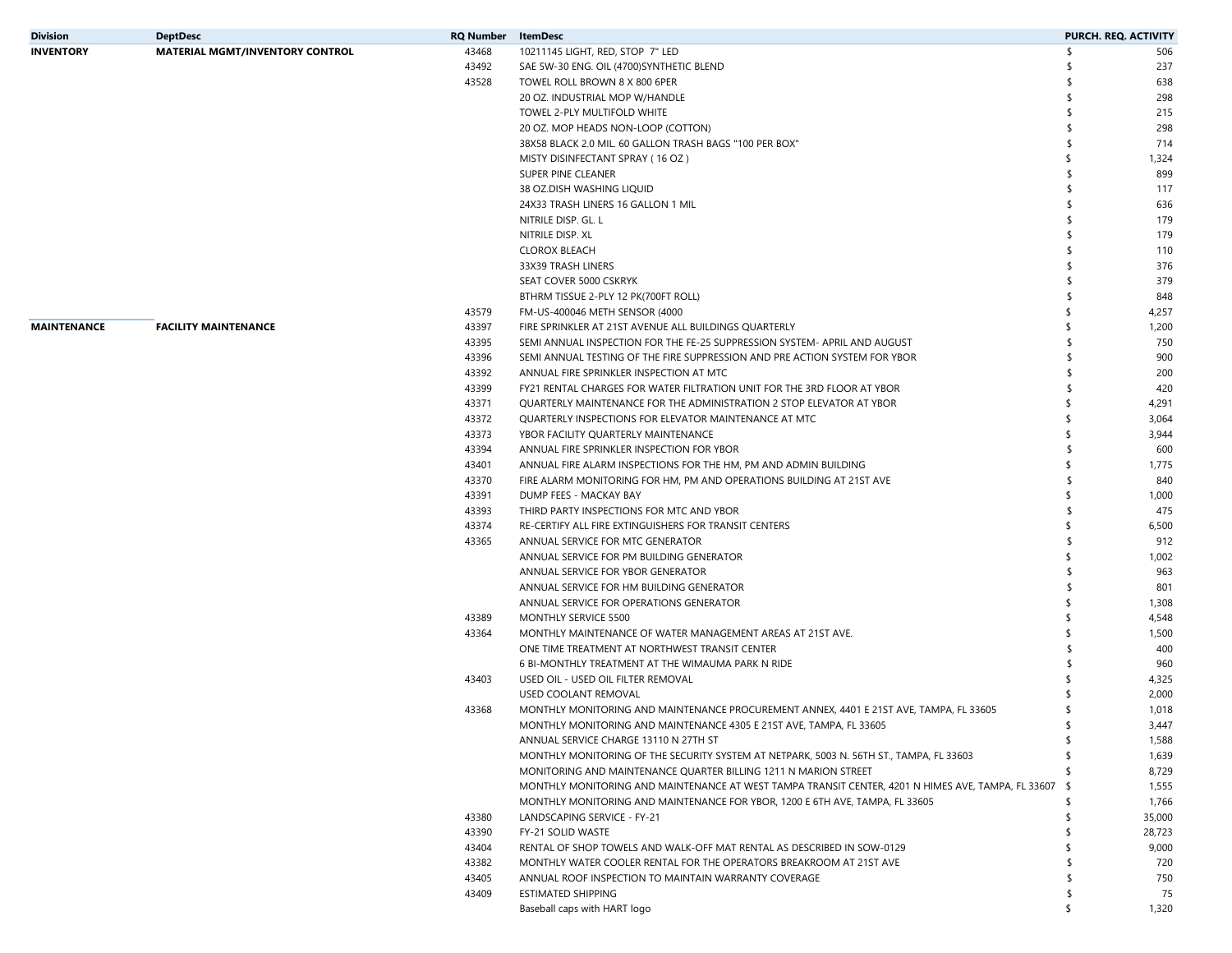| Division | <b>DeptDesc</b> | <b>RQ Number</b> ItemDesc |                                                                                                       | PURCH. REQ. ACTIVITY |
|----------|-----------------|---------------------------|-------------------------------------------------------------------------------------------------------|----------------------|
|          |                 | 43407                     | KHAKI COLOR ONE POCKET TEE SHIRT WITH NAVY BLUE HART LOGO AND WORDING - SIZE LARGE                    | \$<br>71             |
|          |                 |                           | KHAKI COLOR ONE POCKET TEE SHIRT WITH NAVY BLUE HART LOGO AND WORDING - SIZE X LARGE                  | 106                  |
|          |                 |                           | KHAKI COLOR ONE POCKET TEE SHIRT WITH NAVY BLUE HART LOGO AND WORDING - SIZE 2X LARGE                 | 146                  |
|          |                 |                           | KHAKI COLOR ONE POCKET TEE SHIRT WITH NAVY BLUE HART LOGO AND WORDING - SIZE 3X LARGE                 | 100                  |
|          |                 |                           | KHAKI COLOR ONE POCKET TEE SHIRT WITH NAVY BLUE HART LOGO AND WORDING - SIZE 4X LARGE                 | 82                   |
|          |                 |                           | KHAKI COLOR ONE POCKET TEE SHIRT WITH NAVY BLUE HART LOGO AND WORDING - SIZE SMALL                    | 71                   |
|          |                 |                           | KHAKI COLOR ONE POCKET TEE SHIRT WITH NAVY BLUE HART LOGO AND WORDING - SIZE MEDIUM                   | 71                   |
|          |                 | 43406                     | <b>FREIGHT</b>                                                                                        | 150                  |
|          |                 |                           | NAVY BLUE COLOR ONE POCKET TEE SHIRT WITH WHITE HART LOGO AND WORDING - SIZE SMALL                    | 35                   |
|          |                 |                           | NAVY BLUE COLOR ONE POCKET TEE SHIRT WITH WHITE HART LOGO AND WORDING - SIZE MEDIUM                   | 85                   |
|          |                 |                           | NAVY BLUE COLOR ONE POCKET TEE SHIRT WITH WHITE HART LOGO AND WORDING - SIZE LARGE                    | 354                  |
|          |                 |                           | NAVY BLUE COLOR ONE POCKET TEE SHIRT WITH WHITE HART LOGO AND WORDING - SIZE X LARGE                  | 354                  |
|          |                 |                           | NAVY BLUE COLOR ONE POCKET TEE SHIRT WITH WHITE HART LOGO AND WORDING - SIZE 2X LARGE                 | 488                  |
|          |                 |                           | NAVY BLUE COLOR ONE POCKET TEE SHIRT WITH WHITE HART LOGO AND WORDING - SIZE 3X LARGE                 | 200                  |
|          |                 |                           | NAVY BLUE COLOR ONE POCKET TEE SHIRT WITH WHITE HART LOGO AND WORDING - SIZE 4X LARGE                 | 103                  |
|          |                 |                           | <b>SETUP FEE</b>                                                                                      | 10                   |
|          |                 | 43410                     | CONFIDENTIAL SHREDDING PER STATE CONTRACT                                                             | 4,000                |
|          |                 | 43447                     | VARIOUS SAFETY SUPPLIES AS REQUIRED                                                                   | 1,000                |
|          |                 | 43461                     | FREIGHT ON THE AIR FILTERS                                                                            | 153                  |
|          |                 | 43459                     | <b>FREIGHT</b>                                                                                        | 242                  |
|          |                 |                           |                                                                                                       |                      |
|          |                 |                           | SKU- NOR-OUG1021-SO GUEST CHAIR WITH ARMS                                                             | 1,370                |
|          |                 | 43449                     | FREIGHT ON THE AIR FILTERS                                                                            | 153                  |
|          |                 | 43477                     | BETTER ORANGE DETERGENT WITH CONTROLLED FOAM 5 GL CONTAINERS                                          | 725                  |
|          |                 |                           | ESTIMATED FREIGHT CHARGE                                                                              | 95                   |
|          |                 | 43476                     | REINSPECT MTC ELEVATOR TO CLEAR VIOLATIONS                                                            | 75                   |
|          |                 | 43480                     | SELIG ZONE DEFENSE BULK 5 GALLON CONTAINERS                                                           | 370                  |
|          |                 |                           | ZEP FORMULA 940E 275 GALLON TOTE                                                                      | 2,357                |
|          |                 | 43489                     | 98335A790Zinc-Plated 1050-1095 Spring Steel Cotter Pins, Strong-Hold, for 5/8" to 1" Clevis Diameter, | 76                   |
|          |                 |                           | 91640A160 T HANDLE CLEVIS PIN 1" DIAMETER 6" USABLE LENGTH                                            | 267                  |
|          |                 |                           | PART 490055 NARCO SAFETY PIN 3/4 X 8" WITH SAFETY CABLE ATTACHED                                      | 411                  |
|          |                 | 43497                     | PART 547 792 CYLINDER SEAL KIT                                                                        | 20                   |
|          |                 |                           | PART 538 592 FOOT PEDAL SEAL KIT                                                                      | 84                   |
|          |                 |                           | PART 306422 TOP STRAP FOR TRANSMISSION JACK                                                           | 88                   |
|          |                 | 43504                     | DISPOSAL OF CRUSHED BULBS 55 GALLON DRUM                                                              | 451                  |
|          |                 | 43500                     | ITEM 6102 OUTLET BOX-PENDANT FOR 2-DUPLEX REC W/FLIP COVER YELLOW                                     | 2,285                |
|          |                 |                           | ITEM 6131 FLIP LID ASSEMBLY                                                                           | 273                  |
|          |                 | 43502                     | REFURBISH/UPGRADE RIH3000R REMOTE ISLAND HEAD                                                         | 6,500                |
|          |                 | 43557                     | PART NUMBER 490055 NARCO SAFETY PIN 3/4 X 8" WITH SAFETY CABLE ATTACHED                               | 274                  |
|          |                 | 43559                     | ITEM 262303 BPFLM65/65 65W 120V 6500K                                                                 | 150                  |
|          |                 | 43585                     | <b>ESTIMATED FREIGHT</b>                                                                              | 85                   |
|          |                 |                           | MITER GEARS PART # A00891-0001                                                                        | 324                  |
|          |                 |                           | DOOR ACTUATOR ASSY PART # B00883-0001                                                                 | 716                  |
|          |                 |                           | ASSY RECEIVER LOCK HANDLE PART # B05328-0001                                                          | 919                  |
|          |                 |                           | SHAFT PART # D00811-0001                                                                              | 168                  |
|          |                 |                           | S/A AIR CYCLINDER PART #C03385-0002                                                                   | \$<br>574            |
|          |                 |                           | TIMER SLIDE PART # B00850-0001                                                                        | \$<br>70             |
|          |                 | 43590                     | HOME DEPOT - VARIOUS SUPPLIES FOR HART FACILITIES                                                     | 5,000                |
|          |                 |                           |                                                                                                       |                      |
|          |                 | 43589<br>43599            | ERGONOMIC BRUSH<br>TEAMSHIELD SNEEZE GUARD TABLE TOP OVERSTOCK 23.5" X 23.5 NO PASS THROUGH           | 122<br>885           |
|          |                 |                           |                                                                                                       |                      |
|          |                 |                           | ADULT 23"W X 16.75"D X 19.5" HEIGHT TEAMSHIELD                                                        | 338                  |
|          |                 |                           | TEAMSHIELD SNEEZE GUARD TABLE TOP OVERSTOCK 35.5" X 23.5 NO PASS THROUGH                              | 158                  |
|          |                 | 43607                     | LOCK REPAIR AT MTC FOR THE SUPERVISOR ENTRANCE DOOR                                                   | 528                  |
|          |                 | 43614                     | HHINSERTST REPLACEMENT PIN SET FOR WRAP AROUND HINGES                                                 | 96                   |
|          |                 | 43624                     | ALVAREZ PLUMBING - VARIOUS PLUMBING REPAIRS                                                           | 3,000                |
|          |                 | 43644                     | REPAIR LEAKING 4 INCH FIRE SPRINKLER LINE IN BUS WASH                                                 | 1,999                |
|          |                 |                           |                                                                                                       |                      |
|          |                 | 43643                     | GRAINGER ITEM 13X528 1/2 IN NPT, 100-120V, BRASS TIMED ELECTRIC AUTO DRAIN VALVE                      | \$<br>465            |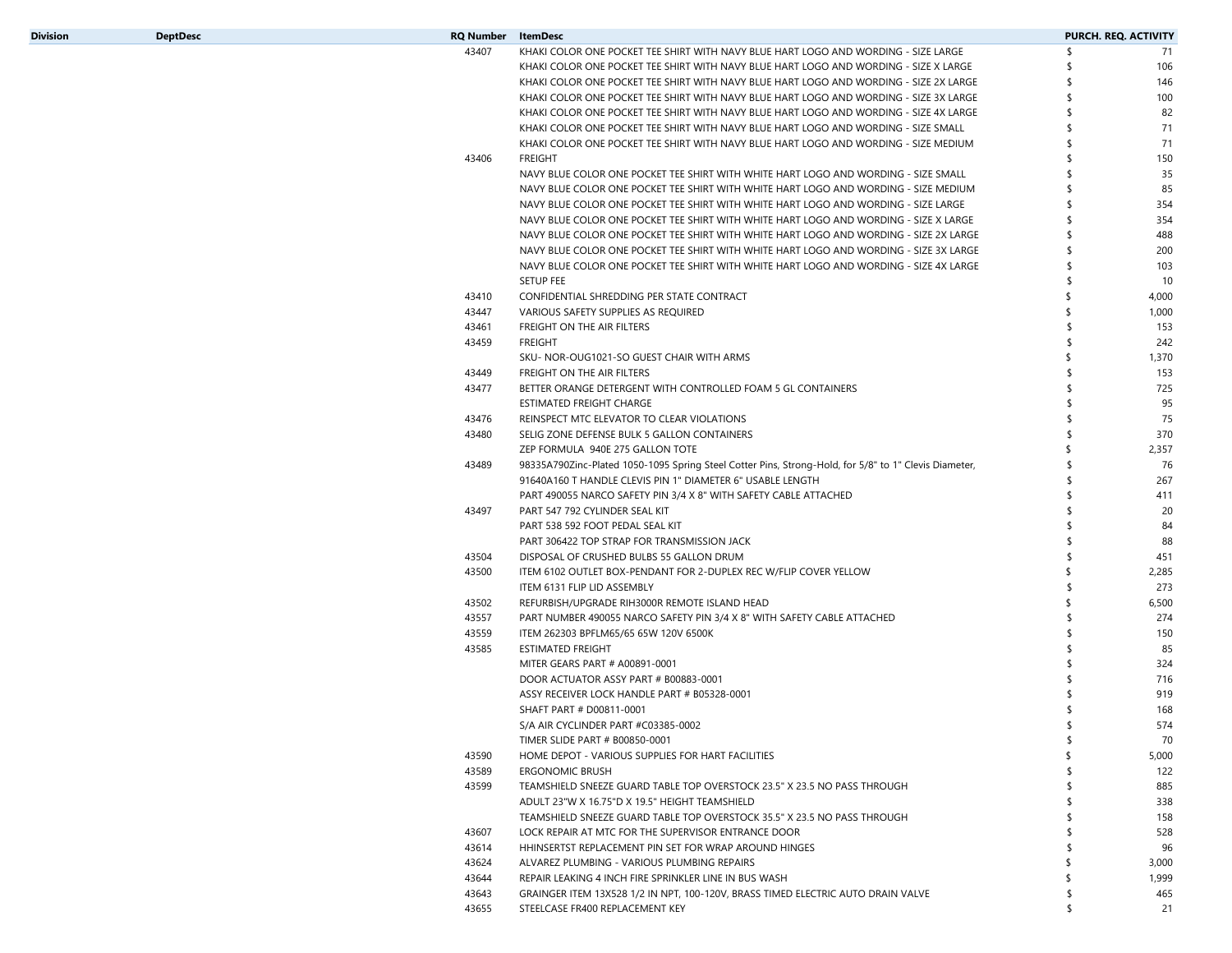| Division | <b>DeptDesc</b>               | <b>RQ Number</b> | <b>ItemDesc</b>                                                        |               | PURCH. REQ. ACTIVITY |
|----------|-------------------------------|------------------|------------------------------------------------------------------------|---------------|----------------------|
|          | <b>FACILITY MAINTENANCE</b>   | 43654            | VARIOUS ELECTRIC SUPPLIES FOR HART FACILITIES                          | \$            | 2,500                |
|          |                               | 43665            | ITEM 187233 HL-OC-10W-E26-50K 10W 120-277W 5000K OMNI COB LED          | -\$           | 387                  |
|          |                               | 43666            | PRESSURE WASHER REPAIRS AS NEEDED                                      | \$            | 2,500                |
|          | <b>FLEET MAINTENANCE</b>      | 43470            | AO1221 ZEP FRESHEN DISI.                                               | \$            | 986                  |
|          |                               | 43483            | 29503283 GASKET                                                        | \$            | 21                   |
|          |                               |                  | 29552364 SWITCH                                                        | \$            | 54                   |
|          |                               |                  | 29549658 SWITCH                                                        | \$            | 41                   |
|          |                               |                  | 29546538 GASKET                                                        |               | 12                   |
|          |                               |                  | 29549577 HARNESS                                                       |               | 182                  |
|          |                               | 43484            | PRESSURE WASHER ITEM #56GJ78                                           | -\$           | 984                  |
|          |                               | 43541            | SUPPLIER MANAGED HARDWARE MAINTENANCE                                  | \$            | 8,000                |
|          |                               | 43568            | Pest Control Service for Buses & Vans                                  | \$            | 7,358                |
|          |                               | 43597            | 56-09125-004 2 1/2 HUMP HOSE                                           | \$            | 1,900                |
|          |                               | 43603            | SENSOR ASM, MD OUTPUT RETA                                             | -\$           | 246                  |
|          |                               |                  | HOUSING ASSEMBLY - RETARDER                                            | \$            | 2,397                |
|          |                               | 43618            | Zebra - charging cradle                                                | \$            | 320                  |
|          |                               |                  | ZEBRA EVM 50-WATT POWER SUPPLY                                         | \$            | 90                   |
|          |                               |                  | Zebra power cable                                                      | -\$           | 27                   |
|          |                               |                  | Zebra power cable - 7.5 ft                                             |               | 30                   |
|          |                               |                  |                                                                        |               | 20                   |
|          |                               |                  | Zebra power cable - 6 ft                                               | -\$           |                      |
|          |                               |                  | Zebra 4-Slot Charge Only Cradle - handheld charging cradle             |               | 501                  |
|          |                               |                  | Zebra - power adapter                                                  |               | 95                   |
|          |                               | 43659            | 4007 RECHARGE DETECTION TANK                                           | -\$           | 300                  |
|          |                               |                  | 4018 RECHARGE DETECTION TANK                                           | -\$           | 200                  |
|          | <b>MULTIPLE DEPTS</b>         | 43398            | 4305 E 21ST AVE, TAMPA, FL 33605 - PROCUREMENT ANNEX                   | \$            | 312                  |
|          |                               |                  | 1201 E 7TH AVE., TAMPA, FL 33605, ANNUAL PEST CONTROL SERVICE          |               | 312                  |
|          |                               |                  | 4305 E 21ST AVE, TAMPA, FL 33605 - PM BUILDING                         | -\$           | 312                  |
|          |                               |                  | 4305 E 21ST AVE, TAMPA, FL 33605 - EXTERNAL                            | \$            | 984                  |
|          |                               |                  | 4305 E 21ST AVE, TAMPA, FL 33605 - HM BUILDING                         | \$            | 684                  |
|          |                               |                  | YUKON PARK AND RIDE, 400 E YUKON, TAMPA. FL 33602                      | \$            | 312                  |
|          |                               |                  | MONTHLY MAINTENANCE OF 29 RODENT STATIONS AT 1211 N MARION ST          | \$            | 384                  |
|          |                               |                  | MONTHLY MAINTENANCE OF 29 RODENT STATIONS AROUND PERIMETER OF 21ST AVE | -\$           | 384                  |
|          |                               |                  | 13110 N 27TH STREET PEST CONTROL SERVICES                              |               | 312                  |
|          |                               |                  | 1211 N MARION ST GENERAL PEST SERVICES                                 |               | 312                  |
|          |                               |                  | 4305 E 21ST AVE, TAMPA, FL 33605 - ADMINISTRATION BLDG                 | $\mathsf{\$}$ | 312                  |
|          |                               |                  | PEST CONTROL SERVICES ON AN AS NEEDED BASIS FOR A ONE YEAR PERIOD.     |               | 974                  |
|          |                               |                  | 1211 N MARION STREET, TAMPA, FL 33605                                  |               | 984                  |
|          |                               |                  | 1200 E 6TH AVE, TAMPA, FL 33605 FIRST FLOOR AND EXTERIOR GROUNDS       | \$            | 312                  |
|          |                               | 43554            | Non-Revenue Tire Service                                               | \$            | 16,498               |
|          | STREETCAR VEHICLE MAINTENANCE | 43339            | Termite Tent/Fumigation with Vikane                                    | $\mathsf{\$}$ | 800                  |
|          |                               | 43448            | CTM 45 BRAKE BLOCK                                                     |               | 8,454                |
|          |                               |                  | SHIPPING ESTIMATE                                                      |               | 700                  |
|          |                               | 43604            | 134 A refrigerant 30lbs.                                               |               | 500                  |
|          |                               | 43626            | Solid waste fee                                                        |               | 9                    |
|          |                               |                  | 27D23 DEEP CYCLE BATTERIES                                             |               | 581                  |
|          |                               | 43647            | Air Compressor Service Fee                                             | \$            | 1,200                |
|          |                               |                  | AutoTech Compressor Gaskets                                            | \$            | 417                  |
|          |                               | 43664            | <b>FREIGHT</b>                                                         | \$            | 113                  |
|          |                               |                  | 1050 GPS / RADIO ANTENNA                                               | \$            | 410                  |
|          | <b>UNIT DOWN</b>              | 43388            | TS-11004 REAR BRAKE SHOE                                               | -\$           | 33                   |
|          |                               |                  | 40032 BRAKE FLUID DOT 4                                                |               | 12                   |
|          |                               |                  | 6-026-1 DRIVER WIPER BLADE                                             | \$            | 13                   |
|          |                               |                  | 6-019-1 PASS WIPER BLADE                                               | \$            | 8                    |
|          |                               |                  |                                                                        | \$            |                      |
|          |                               |                  | 8496R 96R BATTERY                                                      |               | 110                  |
|          |                               | 43376            | 08901003 Bond and Seal Adhesivflex Black 300                           | \$            | 136                  |
|          |                               |                  | 08901001 Bond and Seal Adhesivflex White 300                           | \$            | 153                  |
|          |                               |                  | 08901002 Bond and Seal Adhesivflex Gray 300 Ml                         | \$            | 136                  |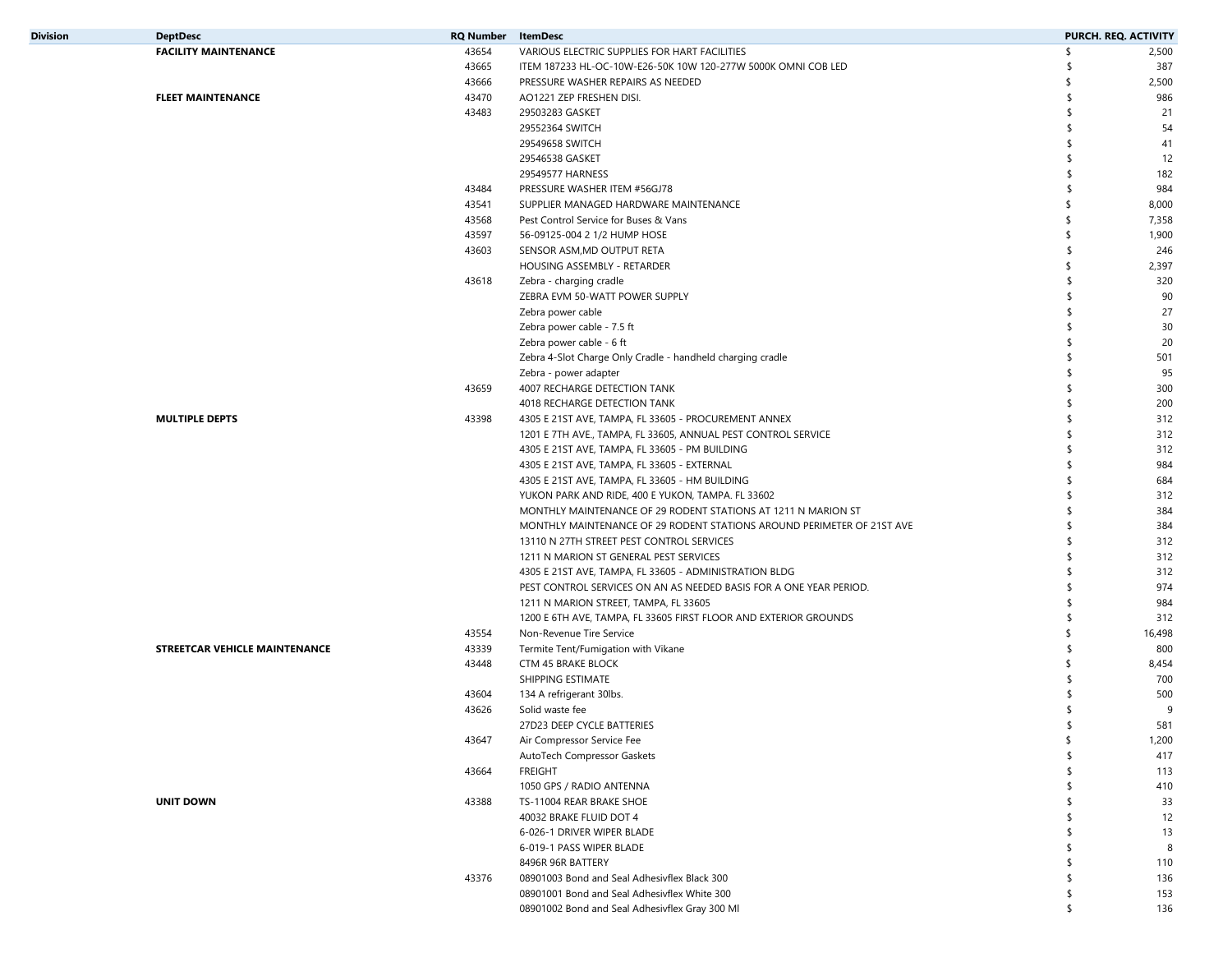| Division | <b>DeptDesc</b>  | <b>RQ Number</b> ItemDesc |                                                  |    | PURCH. REQ. ACTIVITY |
|----------|------------------|---------------------------|--------------------------------------------------|----|----------------------|
|          | <b>UNIT DOWN</b> | 43376                     | NS40642 Würth USA Body Tech Personal Protect Kit | \$ | 147                  |
|          |                  | 43369                     | 440-0016 3/16X.126-250 GRIP STAINLESS RVET       | \$ | 71                   |
|          |                  |                           | 750-0899 RIVET BACK UP WASHER                    |    | 55                   |
|          |                  | 43363                     | HEAVY DUTY WATER HOSE                            |    | 119                  |
|          |                  |                           | MSC 3JXY LOCK                                    | \$ | 18                   |
|          |                  |                           | BPC SH35 HASP, SECURITY                          | \$ | 10                   |
|          |                  | 43408                     | BPO FOR CYLINDER RENTAL                          |    | 2,500                |
|          |                  | 43424                     | 13-41361-078                                     |    | 882                  |
|          |                  | 43436                     | NR 13301B RADIATOR                               |    | 158                  |
|          |                  |                           | 16457 LOWER RADIATOR HOSE                        |    | 29                   |
|          |                  |                           | 16417 UPPER RADIATOR HOSE                        |    | 51                   |
|          |                  | 43451                     | MSC69549236 BANDSAW BLADE                        |    | 58                   |
|          |                  |                           | MSC05827480 80 GRIT PSA DISCS                    |    | 10                   |
|          |                  |                           | MSC85574648 TRU-MAXX SANDING BELT                |    | 17                   |
|          |                  | 43462                     | 82-49199-000 CYLINDER ASSY, AIR DOOR OPERATOR    |    | 270                  |
|          |                  |                           |                                                  | \$ |                      |
|          |                  | 43478                     | 16626 RADIATOR HOSE LOWER                        |    | 182                  |
|          |                  |                           | NR 13244C RADIATOR                               |    | 286                  |
|          |                  |                           | 16409 RADIATOR HOSE UPPER                        |    | 25                   |
|          |                  | 43472                     | 5472030 BRAKE BOOSTER                            | \$ | 91                   |
|          |                  | 43491                     | 5579405PX INJECTOR                               | \$ | 1,629                |
|          |                  |                           | 5579405PX INJECTOR CORE                          | \$ | 527                  |
|          |                  | 43506                     | MSC82834SLE A/C COUPLER                          | \$ | 44                   |
|          |                  |                           | MSC82934SLE A/C COUPLER                          | \$ | 44                   |
|          |                  | 43520                     | 29503283 GASKET                                  |    | 19                   |
|          |                  |                           | 29552364 SWITCH ASSY                             |    | 50                   |
|          |                  |                           | 29549577 HARNESS, INTERNAL MD SPEED              |    | 169                  |
|          |                  |                           | 29546538 GASKET - CHANNEL PLATE                  |    | 11                   |
|          |                  |                           | 29549658 SWITCH ASSY - PRESSURE                  |    | 39                   |
|          |                  | 43507                     | 3921440 INTAKE GASKET                            |    | 50                   |
|          |                  |                           | 4326475 NOX SENSOR                               |    | 426                  |
|          |                  |                           | 2872277 POSITION SENSOR                          |    | 40                   |
|          |                  |                           | 2872279 CRANK POSITION SENSOR                    |    | 92                   |
|          |                  |                           | 2894946RX NOX SENSOR                             | \$ | 778                  |
|          |                  |                           | 2894940RX NOX SENSOR                             |    | 815                  |
|          |                  |                           | 5317106RX ECM                                    |    | 1,635                |
|          |                  | 43562                     | 84555663 HEATER CONTROL ASM                      | S  | 130                  |
|          |                  | 43574                     | BLANKET P.O. WEEKEND/AFTER HOURS ONLY            | \$ | 2,500                |
|          |                  | 43576                     | BLANKET P.O. WEEKEND/AFTER HOURS ONLY            | \$ | 5,000                |
|          |                  | 43571                     | 05-61586-000 STEERING COLUMN                     |    | 3,455                |
|          |                  | 43573                     | 5579405PX INJECTOR                               |    | 3,258                |
|          |                  |                           | 5579405PX INJECTOR CORE                          |    | 1,053                |
|          |                  | 43593                     | 26-55079-003 WINDSHEILD                          |    | 1,223                |
|          |                  | 43612                     | 82-68843-000 RADIATOR                            |    | 1,725                |
|          |                  | 43625                     | 5S4Z-6038-CB MOTOR MOUNT                         |    | 68                   |
|          |                  |                           | 8S4Z-6068-A MOTOR MOUNT                          | \$ | 36                   |
|          |                  |                           | 8S4Z-7M121-A MOTOR MOUNT                         | \$ | 30                   |
|          |                  |                           | RH 68030660AA REGULATOR MOTOR                    | \$ | 69                   |
|          |                  |                           | LH 68030661AA REGULATOR MOTOR                    |    | 70                   |
|          |                  |                           | RH 68030654AA REGULATOR                          |    | 92                   |
|          |                  |                           | LH 68030655AA REGULATOR                          |    | 92                   |
|          |                  | 43623                     | 3965966, TAPPET                                  |    | 66                   |
|          |                  |                           | 3966430, CAMSHAFT                                |    | 486                  |
|          |                  |                           | 4944725, GUIDE PIN                               |    | $\overline{7}$       |
|          |                  |                           | 3925626 SEAL KIT                                 |    | 132                  |
|          |                  | 43635                     | CORE CALIPER AIR RX                              |    | 4,400                |
|          |                  | 43633                     | 84467786 CENTER ROD                              | S  | 137                  |
|          |                  | 43656                     | 5S4Z-6038-CB MOTOR MOUNT                         | \$ | 68                   |
|          |                  |                           |                                                  |    |                      |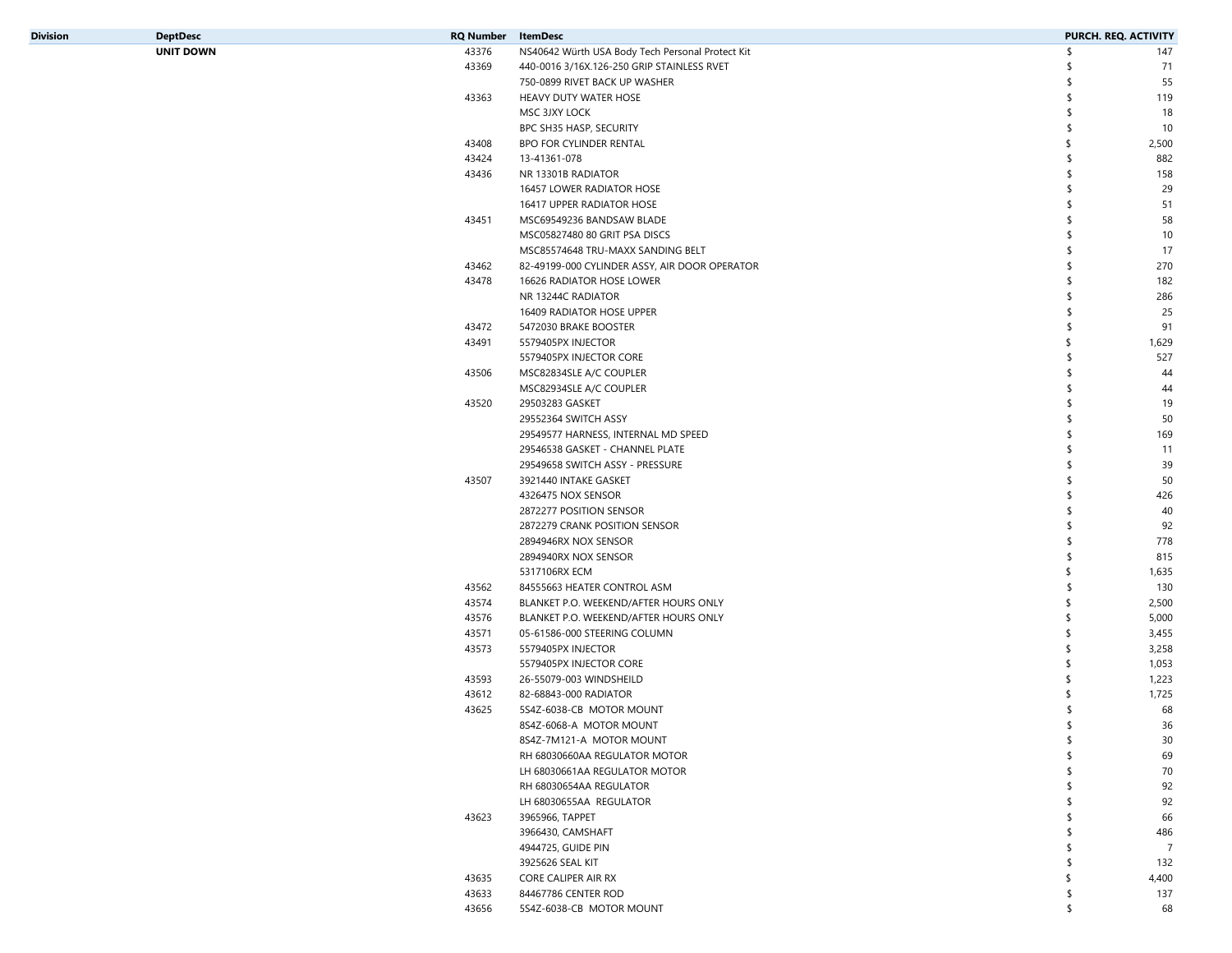| Division | <b>DeptDesc</b>                 | <b>RQ Number</b> | ItemDesc                                                                    |     | PURCH. REQ. ACTIVITY |
|----------|---------------------------------|------------------|-----------------------------------------------------------------------------|-----|----------------------|
|          | <b>UNIT DOWN</b>                | 43656            | 8S4Z-6068-A MOTOR MOUNT                                                     | \$  | 36                   |
|          |                                 |                  | 8S4Z-7M121-A MOTOR MOUNT                                                    |     | 30                   |
|          |                                 | 43652            | 162-3043 DOUBLE TORSION SPRING                                              |     | 55                   |
|          |                                 |                  | 18-44841-003 HALF SUN VISOR                                                 | \$. | 190                  |
|          |                                 |                  | 50-37836-009 ALTERNATOR CABLE                                               | \$  | 119                  |
|          |                                 |                  | 59-10972-000 DECAL, WATCH YOUR STEP                                         | \$  | 88                   |
|          |                                 |                  | 82-2566-000 BOTTOM SEAT CUSHION                                             |     | 190                  |
|          |                                 | 43657            | BET 233 2" BRUSH                                                            |     | 49                   |
|          |                                 |                  | <b>BET 2 ACID BRUSH</b>                                                     |     | 25                   |
|          |                                 |                  | MSC ATD9204 1/8 TITANIUM                                                    |     | 18                   |
|          |                                 |                  | MSC 5719 8" BUFFING PAD                                                     |     | 75                   |
|          |                                 |                  | PPG ALK299-81-190                                                           | \$. | 83                   |
|          | STREETCAR FACILITY MAINTENANCE  | 43452            | 12" clear acrylic teardrop ST 2483 as per sample                            |     | 278                  |
|          | PASSENGER AMENITIES MAINTENANCE | 43586            | STRIPE TWO YELLOW TRAINANGLES AND TWO BUS ONLY LETTERS AT HOWARD AND WALNUT |     | 1,500                |
|          |                                 | 43608            | STIHL BG50 HAND HELD BLOWER                                                 | \$. | 774                  |
|          |                                 |                  | 1/4" PICCO CHAIN 72LINK 14" 3670 005 0072 LAWSON 3021692                    | \$  | 45                   |
|          |                                 |                  | SPARK PLUG AND LABOR TO REPAIR EQUIPMENT                                    | \$  | 45                   |
|          |                                 |                  | LINE TRIMMER REPAIR                                                         |     | 57                   |
|          |                                 | 43650            |                                                                             |     |                      |
|          |                                 |                  | POLYCARB CLR 1/8" X 48" X 96" 6 PCS@21-3/4 X 33-3/4                         | \$  | 180<br>77            |
|          | <b>VEHICLE SERVICING</b>        | 43420            | MSC48728232 NO 10 1/2 COURSE THREAD REPAIR INSERT                           |     |                      |
|          |                                 |                  | MSC35773084 51R FILTER LENS SAFETY GOGGLES                                  |     | 132                  |
|          |                                 |                  | MSC39780671 SZ 9 CUT A7 GLOVES                                              |     | 156                  |
|          |                                 |                  | MSC39780705 SZ10 CUT A7 GLOVES                                              | \$  | 156                  |
|          |                                 |                  | MSC39780721 SZ11 CUT A7 GLOVES                                              |     | 156                  |
|          |                                 |                  | MSC39780564 SZ 7 CUT A7 GLOVES                                              |     | 52                   |
|          |                                 | 43471            | KN95 MASKS                                                                  | \$. | 600                  |
|          |                                 |                  | 3PLY SURGICAL STYLE MASK                                                    | -S  | 1,500                |
|          |                                 | 43535            | SIM P2573004 SIMONIZ PEARL WHITE LOTION                                     |     | 636                  |
|          |                                 |                  | LIN 2433ROL 24 X 33 CLEAR LINER                                             |     | 245                  |
|          |                                 | 43529            | 110 VOLT PUMP                                                               |     | 972                  |
|          |                                 | 43663            | KN95 MASKS                                                                  |     | 3,000                |
|          |                                 |                  | MP WIPE COMBO PACK                                                          | -S  | 1,800                |
|          |                                 |                  | 3 PLY MASKS                                                                 | \$. | 600                  |
|          |                                 | 43658            | 7Y/2636-3Y MOP BUCKET / WRINGER                                             | \$  | 196                  |
|          |                                 |                  | LH48 48" LONG HANDLE SCRAPER                                                |     | 53                   |
|          |                                 |                  | IMP 81 PLASTIC QUICK CHANGE MOP HANDLE                                      |     | 56                   |
|          | <b>NONREV VEHICLE MAINT</b>     | 43485            | EV6Z-2140-A CYLINDER AASY                                                   | \$. | 114                  |
|          |                                 | 43527            | REPLACE A/C BLOWER MOTOR UNIT # 1774                                        | \$  | 247                  |
|          |                                 | 43600            | REPLACE A/C DISCHARGE HOSE UNIT 1736                                        |     | 318                  |
|          |                                 | 43609            | REPLACE TRAILER WHEEL STUDS                                                 |     | 150                  |
|          |                                 | 43610            | REPLACE A/C DISCHARGE HOSE UNIT 1754                                        |     | 395                  |
|          |                                 | 43641            | FRONT END ALIGNMENT UNIT# 5017                                              |     | 100                  |
|          | <b>UNIFORMS</b>                 | 43378            | <b>Inventory Supervisor Uniforms</b>                                        |     | 680                  |
|          |                                 |                  | Maintenance Supervisor Uniforms                                             |     | 3,740                |
|          |                                 |                  | Passenger Amenities Supervisor Uniforms                                     | €   | 1,020                |
|          |                                 |                  | Paint & Body Supervisor Uniforms                                            | \$  | 340                  |
|          |                                 |                  | <b>Streetcar Supervisor Uniforms</b>                                        | \$  | 680                  |
|          |                                 | 43377            | STREETCAR SERVICE & CLEANING                                                | \$  | 300                  |
|          |                                 |                  | PAINT & BODY                                                                | \$  | 300                  |
|          |                                 |                  | COMM & ELECTRONICS                                                          | \$  | 300                  |
|          |                                 |                  | STREETCAR MECHANIC                                                          | \$  | 300                  |
|          |                                 |                  |                                                                             | \$  |                      |
|          |                                 |                  | SERVICE AND CLEANING                                                        | \$  | 300                  |
|          |                                 |                  | STREETCAR FACILITIES MAINT.                                                 |     | 300                  |
|          |                                 | 43501            | Teamster - Streetcar Supervisor Uniforms                                    | \$  | 120                  |
|          |                                 |                  | Teamster - Paint & Body Supervisor Uniforms                                 | \$  | 60                   |
|          |                                 |                  | Teamster - Maintenance Supervisor Uniforms                                  | \$  | 5,610                |
|          |                                 |                  | Teamster - Inventory Supervisor Uniforms                                    | \$  | 120                  |
|          |                                 |                  |                                                                             |     |                      |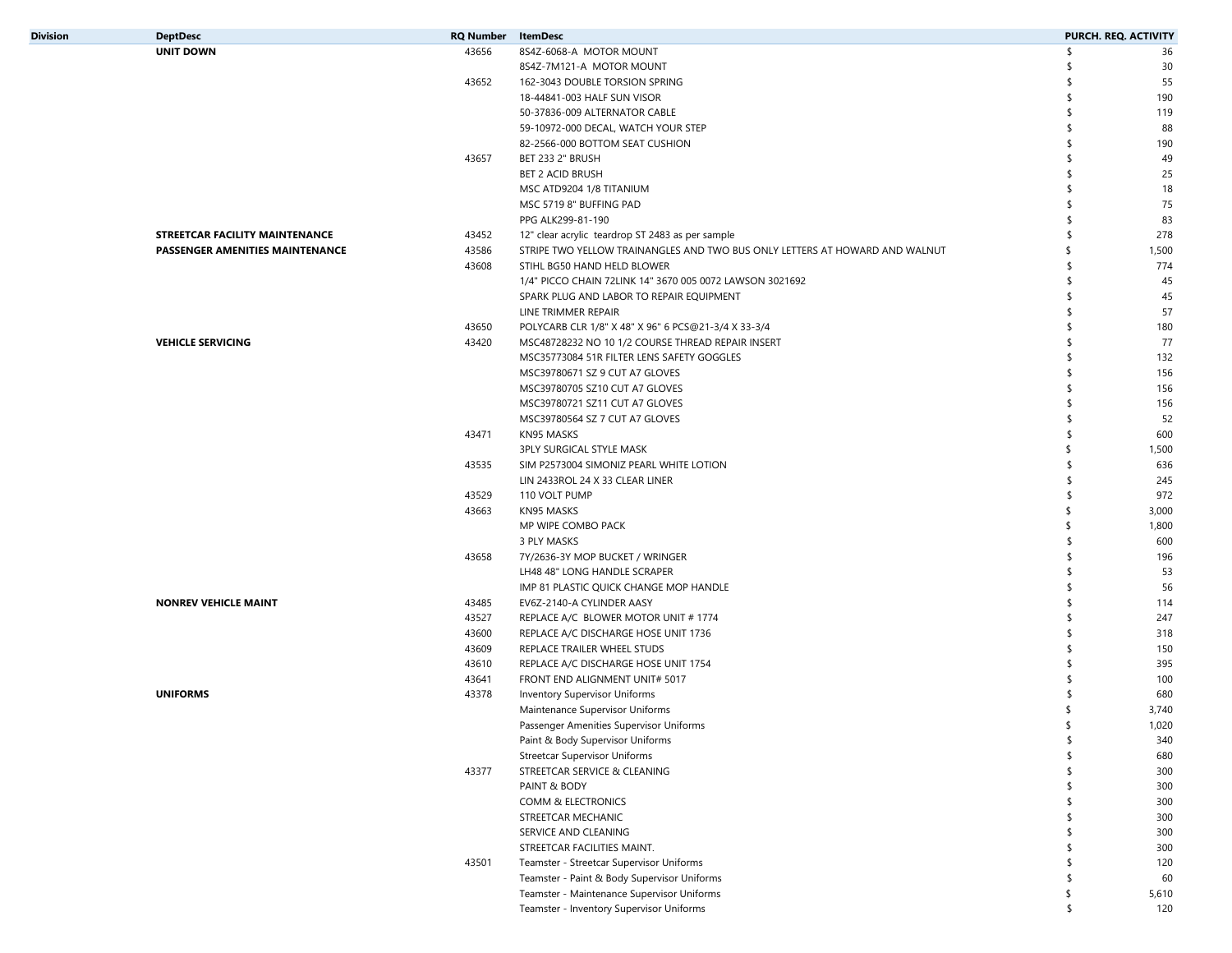| <b>Division</b>   | <b>DeptDesc</b>                       | <b>RQ Number</b> ItemDesc |                                                | PURCH. REQ. ACTIVITY |          |
|-------------------|---------------------------------------|---------------------------|------------------------------------------------|----------------------|----------|
|                   |                                       | 43501                     | Teamster - Pass Amen & Route Maint Uniforms    | -¢                   | 180      |
|                   |                                       | 43547                     | PAINT & BODY                                   |                      | 500      |
|                   |                                       |                           | COMM & ELECTRONICS                             | \$                   | 500      |
|                   |                                       |                           | <b>SERVICE &amp; CLEANING</b>                  | ٩                    | 500      |
|                   |                                       |                           | STREETCAR FACILITIES MAINT.                    | S                    | 200      |
|                   |                                       |                           | ROUTE MAINTENANCE                              | \$                   | 500      |
|                   |                                       |                           | <b>MECHANIC</b>                                | ٩                    | 500      |
|                   |                                       |                           | FACILITIES MAINTENANCE                         |                      | 500      |
|                   |                                       |                           | <b>INVENTORY CONTROL</b>                       |                      | 500      |
|                   |                                       | 43662                     | STREETCAR SERVICE & CLEANING                   |                      | 629      |
|                   |                                       |                           | PAINT & BODY                                   |                      | 944      |
|                   |                                       |                           | COMM & ELECTRONICS                             | \$                   | 1,573    |
|                   |                                       |                           | SERVICE & CLEANING                             | \$                   | 6,292    |
|                   |                                       |                           | DAMAGES/LOSS UNIFORM                           | \$.                  | 286      |
|                   |                                       |                           | STREETCAR MECHANIC                             | \$                   | 1,258    |
|                   |                                       |                           | STREETCAR FACILITIES MAINT.                    | \$.                  | 944      |
|                   |                                       |                           | ROUTE MAINTENANCE                              | -S                   | 2,831    |
|                   |                                       |                           | <b>MECHANIC</b>                                | \$                   | 12,269   |
|                   |                                       |                           | FACILITIES MAINTENANCE                         | \$                   | 7,550    |
|                   |                                       |                           | <b>INVENTORY CONTROL</b>                       | S                    | 2,803    |
|                   |                                       |                           | PASSENGER AMENITIES                            | ٩                    | 429      |
|                   |                                       |                           | DAMAGES/LOSS UNIFORM FOR STREET                | \$                   | 286      |
|                   |                                       |                           | STREETCAR ROUTE/GROUND MAINT.                  | S                    | 315      |
|                   |                                       | 43660                     | MECHANIC                                       | \$.                  | 500      |
|                   | DRUG & ALCOHOL/DOT PHYSICAL           | 43646                     | Drug and Alcohol Vehicle Administration        | \$                   | 5,000    |
|                   |                                       |                           | Physicals for Vehicle Administration           | -S                   | 1,607    |
| <b>OPERATIONS</b> | DIESEL FUEL/BULK FLUIDS               | 43508                     | DIESEL TAX - NYMEX OCTOBER-DUPLICATE OF 43164  | \$                   | 30,094   |
|                   |                                       |                           | DIESEL - NYMEX OCTOBER-DUPLICATE OF 43164      | \$                   | 107,478  |
|                   |                                       | 43613                     | NOVEMBER UNLEADED FUEL                         | \$                   | 21,600   |
|                   |                                       |                           | NOVEMBER UNLEADED FUEL TAX                     | \$                   | 4,150    |
|                   |                                       | 43620                     | DIESEL - NYMEX NOVEMBER                        | \$                   | 107,478  |
|                   |                                       |                           | DIESEL TAX - NYMEX NOVEMBER                    | \$                   | 30,094   |
|                   | <b>MULTIPLE DEPTS</b>                 | 43554                     | Paratransit Tire Service                       | \$                   | 3,500    |
|                   |                                       | 43621                     | LOW ASH 15W40 MOTOR OIL                        | \$                   | 598      |
|                   |                                       |                           | LOW ASH POLLUTION TAX                          | S                    | 2        |
|                   | <b>PARATRANSIT MAINT</b>              | 43366                     | 4718 BOULEVARD TIRE ALLIGNMENT                 | \$                   | 226      |
|                   |                                       | 43367                     | 4721 BOULEVARD TIRE ALLIGNMENT                 |                      | 226      |
|                   |                                       | 43414                     | 4723 STINGRAY BARTOW. REPLACE PURGE VALVE      |                      | 337      |
|                   |                                       | 43469                     | 4701 BOULEVARD TIRE ALLIGNMENT                 | ٩                    | 168      |
|                   |                                       | 43563                     | 15077362 SEAL                                  |                      | 11       |
|                   |                                       |                           | 11611369 STUD                                  |                      | 13       |
|                   |                                       |                           | 15032594 NUT                                   |                      | 12       |
|                   |                                       |                           | 11547135 BOLT                                  |                      | 25       |
|                   |                                       |                           | 12686303 MANIFOLD                              | S                    | 387      |
|                   |                                       |                           | 12610966 SHIELD                                |                      | 28       |
|                   | <b>SAFETY SECURITY &amp; TRAINING</b> | 43430                     | Tampa Police Services                          | \$<br>\$             | 68,086   |
|                   |                                       | 43460                     | <b>FREIGHT</b><br>ONE MILLION MILE WOOD PLAQUE | \$.                  | 10       |
|                   |                                       | 43479                     | <b>FREIGHT</b>                                 | \$.                  | 75<br>10 |
|                   |                                       |                           | ONE MILLION MILE WOOD PLAQUE                   | -S                   | 75       |
|                   |                                       | 43645                     | Security Guard Services - FY20                 | -S                   | 59,461   |
|                   | <b>UNIT DOWN</b>                      | 43388                     | SC-2955 STEERING STABILIZER                    | -S                   | 38       |
|                   |                                       |                           | 39431 BELT TENSIONER UNIT 4004                 | \$                   | 68       |
|                   |                                       |                           | 25-060930HD SERPENTINE BELT                    | \$.                  | 47       |
|                   |                                       |                           | 36299 IDLER PULLEY                             | \$                   | 18       |
|                   |                                       |                           | 39083 BELT TENSIONER                           | \$                   | 44       |
|                   |                                       |                           | IC534 IGNITION COIL                            | \$                   | 218      |
|                   |                                       |                           |                                                |                      |          |